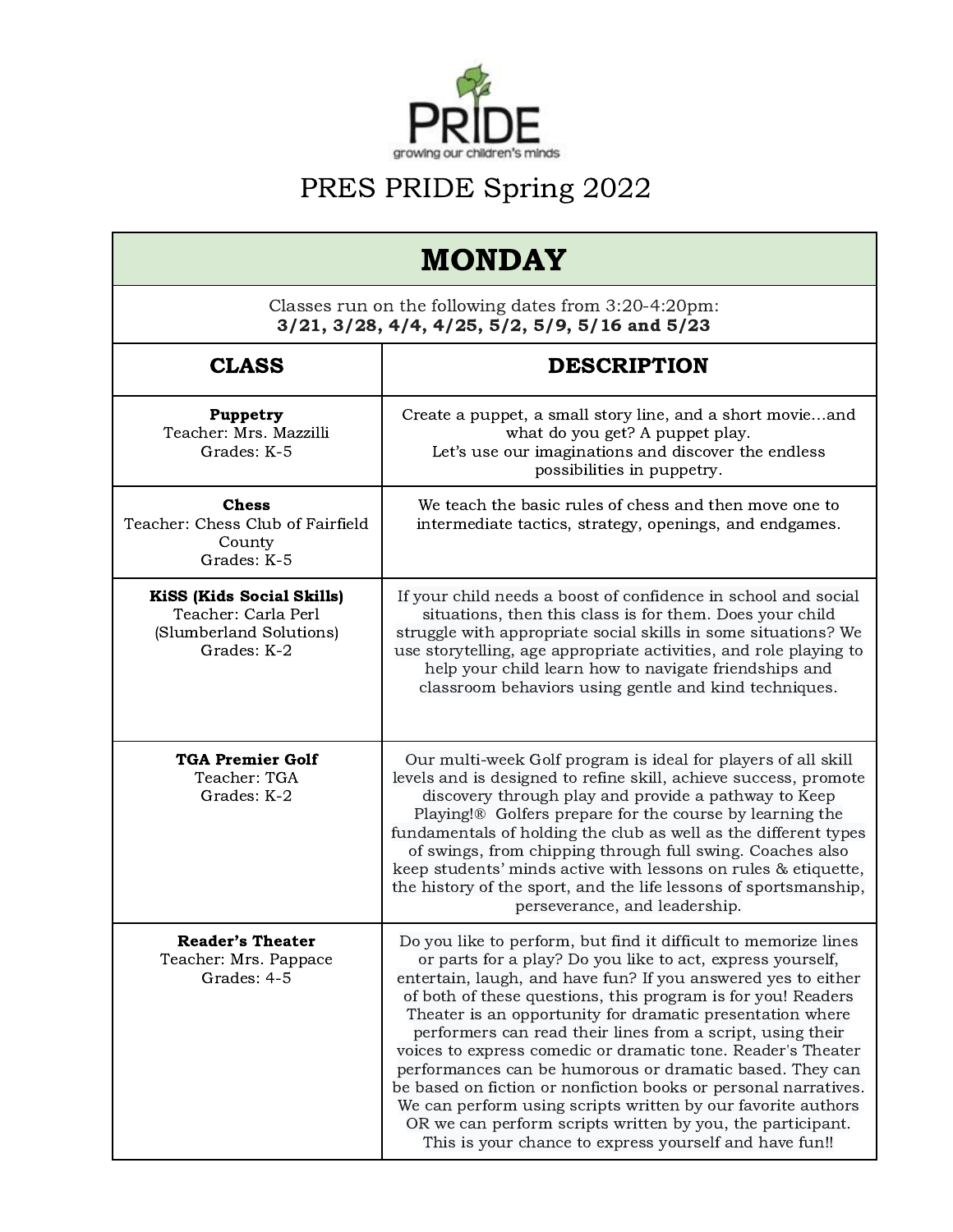

## MONDAY (continued)

| <b>Spanish</b><br>Teacher: Sally de Vengoechea<br>Grades: 3-5 | Introduction to Spanish with the goal of basic Spanish<br>conversation.                                                                                                                                                                                                                                                                                 |
|---------------------------------------------------------------|---------------------------------------------------------------------------------------------------------------------------------------------------------------------------------------------------------------------------------------------------------------------------------------------------------------------------------------------------------|
| Pokemon<br>Teacher: Ryan Sinnott<br>Grades: 3-5               | Students will battle, collect, and trade their Pokemon cards to<br>win prizes and badges! Prizes include booster packs, theme<br>decks and more. Students will utilize reading skills, math<br>skills such as probability, subtraction, addition, and<br>multiplication and critical thinking, all while participating in<br>these exciting card games! |

### WEDNESDAY

Classes run on the following dates from 3:20-4:20pm: 3/23, 3/30, 4/6, 4/20, 4/27, 5/4, 5/11 and 5/18

| <b>CLASS</b>                                                                    | <b>DESCRIPTION</b>                                                                                                                                                                                                                                                                                       |
|---------------------------------------------------------------------------------|----------------------------------------------------------------------------------------------------------------------------------------------------------------------------------------------------------------------------------------------------------------------------------------------------------|
| <b>Drawing</b><br>Teacher: Stacey Wallace<br>Grades: 3-5                        | Learn how to draw step by step, creating characters, objects,<br>and more!                                                                                                                                                                                                                               |
| Fun & Games<br>Teacher: Ms. Morgan<br>Grades: 3-5                               | Unplug and celebrate creativity, strategy, and fun! Each week,<br>we will learn a new game (or two). Games range from old<br>favorites like Yahtzee and Scattergories, to modern classics<br>like HedBanz and Phase 10.                                                                                  |
| Ninja Warrior<br>Teacher: Mrs. Mazzilli<br>Grades: K-4                          | Do you like challenges? Would you like to develop your<br>physical and memory skills? Then this is the class to be in! We<br>will participate in obstacle courses and fun games inside the<br>gym and outside on the playground. So get psyched and join<br>this class!                                  |
| <b>Crafts with Carlie</b><br>Teacher: Ms. Speno<br>Grades: K-2                  | The reviews are in: Ms. Speno is the heart and soul of arts and<br>crafts! She is a hit with the kids and knows how to make art<br>fun! Anywhere from drawing, painting, beading, or even<br>turning water bottles into funky little jellyfish, your kids will<br>have a blast doing Crafts with Carlie! |
| <b>Fun with Nature</b><br>Teacher: Mrs. Starace / Mrs.<br>Wilson<br>Grades: 1-3 | Spring is on the way! Are you excited to get out and hike,<br>make crafts, learn about animals and even make ice cream<br>from scratch? This is the class for you!                                                                                                                                       |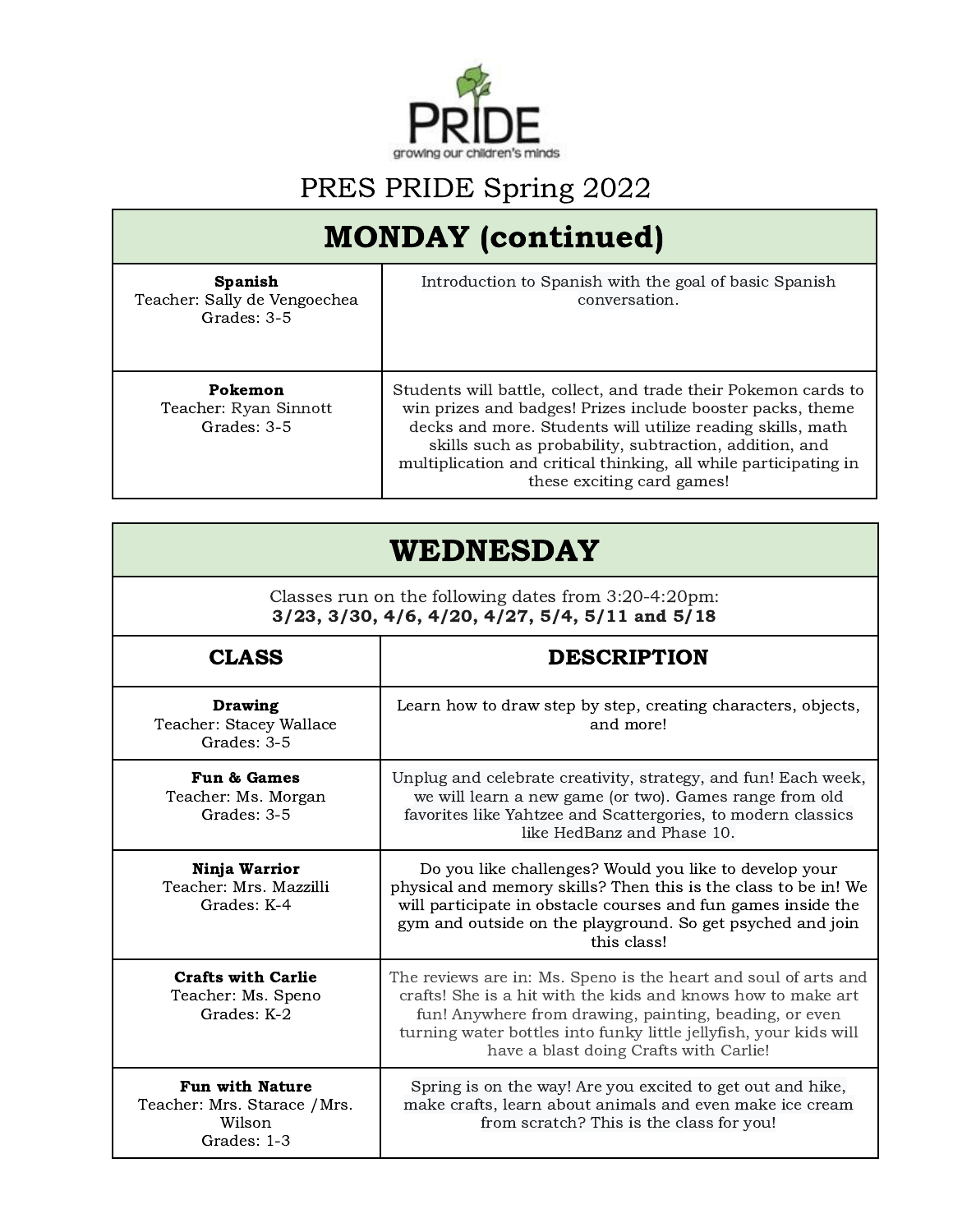

| <b>FRIDAY</b><br>Classes run (for 8 weeks) on the following dates from 3:20-4:20pm:<br>$3/25,4/1, 4/8, 4/22, 4/29, 5/6, 5/13,$ and $5/20$ |                                                                                                                                                                                                                                                                                                                                                                                                                                                                                                                                                                                                                                                                                                                                                                                                                                         |  |
|-------------------------------------------------------------------------------------------------------------------------------------------|-----------------------------------------------------------------------------------------------------------------------------------------------------------------------------------------------------------------------------------------------------------------------------------------------------------------------------------------------------------------------------------------------------------------------------------------------------------------------------------------------------------------------------------------------------------------------------------------------------------------------------------------------------------------------------------------------------------------------------------------------------------------------------------------------------------------------------------------|--|
|                                                                                                                                           |                                                                                                                                                                                                                                                                                                                                                                                                                                                                                                                                                                                                                                                                                                                                                                                                                                         |  |
| <b>Class: Art</b><br>Teacher: Lucy Paul<br>Grades: 3-5                                                                                    | Fun art projects incorporating painting, drawing, collage,<br>and other mediums using seasonal materials and<br>themes.                                                                                                                                                                                                                                                                                                                                                                                                                                                                                                                                                                                                                                                                                                                 |  |
| Kickball<br>Teacher: Mr. Samaha<br>Grades: K-5                                                                                            | We are thrilled to bring back this PRIDE favorite! Join<br>Mr. Samaha outside for a playground classic that will<br>keep students active, being good sports, and having fun!                                                                                                                                                                                                                                                                                                                                                                                                                                                                                                                                                                                                                                                            |  |
| Crayola <sup>®</sup> Wild World<br>Teacher: Mad Science<br>Grades: K-2                                                                    | Are you ready for an art expedition? Let the wonder and<br>beauty of the animal kingdom inspire your empathy,<br>curiosity, and creativity. Learn about lions, elephants,<br>sharks and more, and find out how wildlife<br>conservationists are working to protect species around<br>the globe. Experiment with a variety of art techniques<br>using Crayola® products to create animal-inspired art<br>projects, from frog paintings to polar bear sculptures!<br>Let your creativity run wild and bring your handiwork<br>home to build a menagerie of animal-themed<br>masterpieces. Our young artists will receive Crayola<br>products to take home, and wildlife trading cards that<br>contain fun facts about the featured animal and a<br>biography of a real conservationist working with these<br>animal-themed masterpieces!. |  |
| <b>Phreaky Physics</b><br>Teacher: Mad Science<br>Grades: 3-5                                                                             | Is your energy potential or kinetic? Find out with us as<br>we explore centrifugal force & gyroscopes. Become a<br>junior engineer and experiment with axles, pulleys,<br>levers, gears and wheels. Some of the weekly topics in<br>this session are: Harnessing Heat, Mad Science<br>Machines, Mad Magnets, Super Structures, Under<br>Pressure, "Current" Events, LightsColorAction! Watts<br>Up, Energy Burst & Fun-damental Forces.                                                                                                                                                                                                                                                                                                                                                                                                 |  |